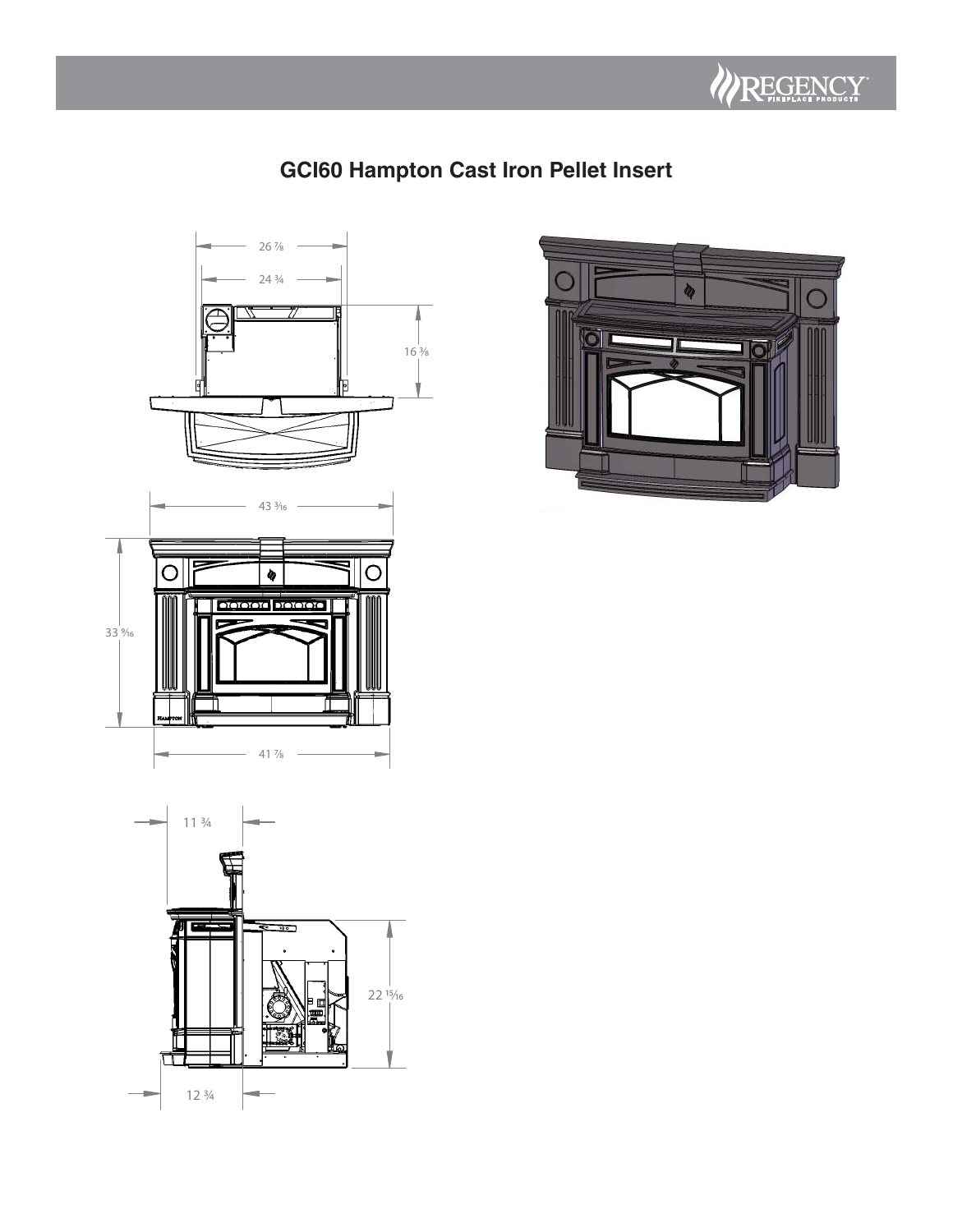

## INSTALLED AS A FIREPLACE INSERT STOVE MODEL (FPI) / A INSTALLE COMME UN MODELE SUR PIED DE POELE.

Minimum clearances to combustible materials./ Les dégagements minimums aux matériels combustibles:

| $\overline{A}$ | Sidewall to center of unit (De la paroi au centre de l'unité)                  | 24" (610 mm)          |
|----------------|--------------------------------------------------------------------------------|-----------------------|
| B              | Sidewall to surround panel (De la paroi à l'entoure le panneau)                | 2" (51 mm)            |
| C              | Bottom of unit to an unshielded 12" (305 mm) mantle                            |                       |
|                | (Le fond de l'unité à un manteau de cheminée non blindé)                       | $33^{\circ}$ (838 mm) |
| D              | Unit to top facing (protruding 3/4" [19 mm])                                   |                       |
|                | (De l'unité au sommet du parement)                                             | $0''(0 \text{ mm})$   |
| E.             | Unit to side facing (protruding 3/4" [19 mm]) (De l'unité au côté du parement) | $0''(0 \text{ mm})$   |
| F              | From door opening of unit to edge of floor protection                          |                       |
|                | (De la porte ouvrant au devant de protection de plancher)                      | 6" (152 mm)           |
| G              | From side of unit to edge of floor protection                                  |                       |
|                | (De l'ouverture de porte pour prendre parti de protection de plancher)         | $6"$ (152 mm)         |



ensure sufficient room for servicing, routine cleaning and maintenance. <u>- See outling</u> These dimensions are minimum clearances. It is recommended that you

The unit must be installed with a minimum of 6" (152 mm) of floor protection in front of and to the sides of the door opening.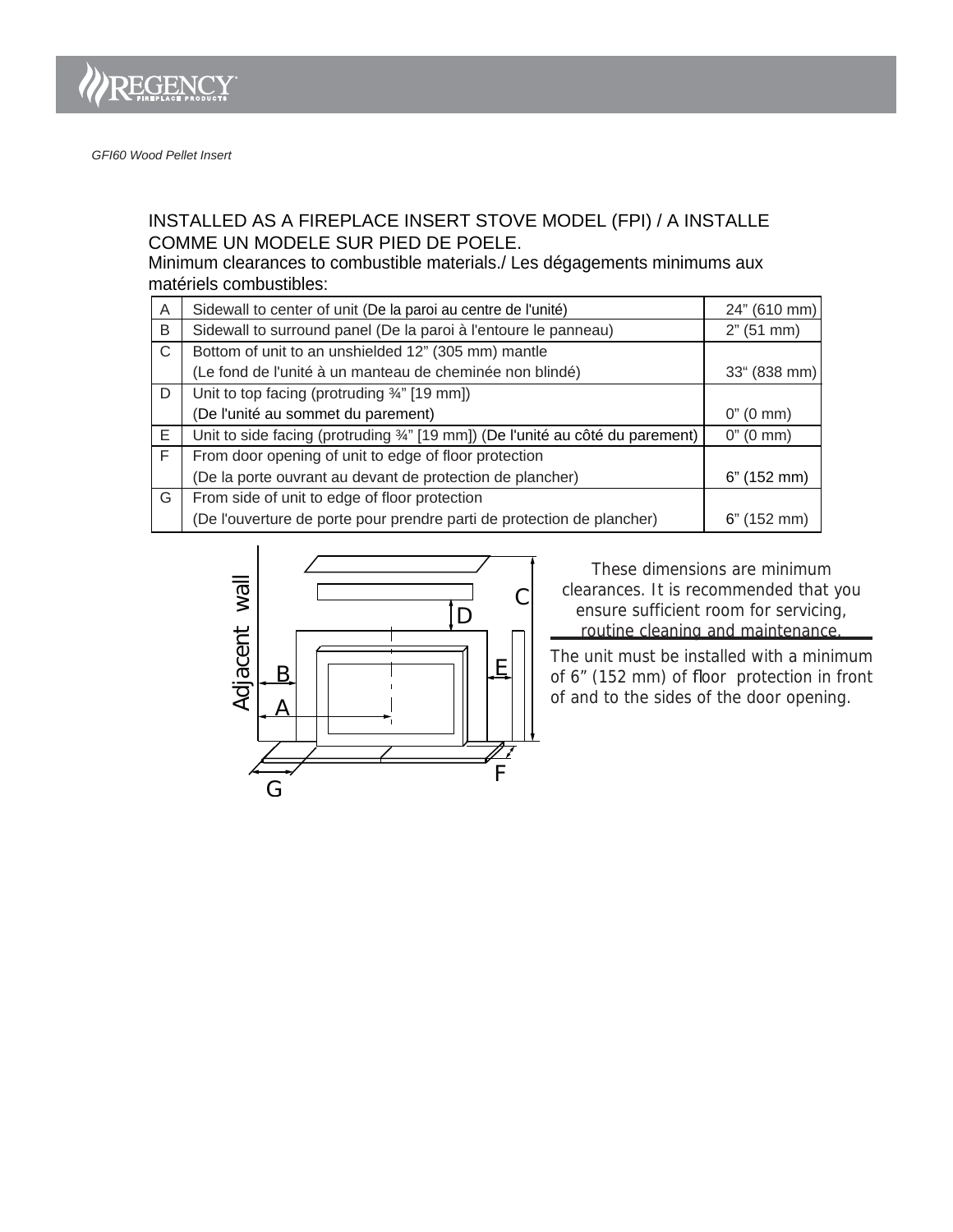

### **VENT TERMINATION REQUIREMENTS:**

#### **IT IS RECOMMENDED THAT YOUR PELLET STOVE BE INSTALLED BY AN AUTHORIZED DEALER/INSTALLER.**

| Letter        | <b>Minimum Clearance</b>                                                                         | <b>Description</b>                                                                                                 |
|---------------|--------------------------------------------------------------------------------------------------|--------------------------------------------------------------------------------------------------------------------|
| A             | 24 in (61 cm)                                                                                    | Above grass, top of plants, wood, or any other combustible materials.                                              |
| B             | 48 in (122 cm)                                                                                   | Beside/below any door or window that may be opened. (18" (46 cm) if outside<br>fresh air installed.)               |
| $\mathcal{C}$ | 12 in (30 cm)                                                                                    | Above any door or window that may be opened. (9" (23 cm) if outside fresh air<br>installed.)                       |
| D             | 24 in (61 cm)                                                                                    | To any adjacent building, fences and protruding parts of the structure.                                            |
| E             | 24 in (61 cm)                                                                                    | Below any eave or roof overhang                                                                                    |
| F             | 12 in (30 cm)                                                                                    | To outside corner.                                                                                                 |
| G             | 12 in (30 cm)                                                                                    | To inside corner, combustible wall (vertical and horizontal terminations).                                         |
| H             | 3 ft (91 cm) within a height<br>of 15 ft $(4.5 \text{ m})$ above the<br>meter/regulator assembly | To each side of center line extended above natural gas or propane meter/<br>regulator assembly or mechanical vent. |
|               | 3 ft (91 cm)                                                                                     | From any forced air intake of other appliance                                                                      |
|               | 12 in (30 cm)                                                                                    | Clearance to non-mechanical air supply inlet to building, or the combustion air<br>inlet to any appliance.         |
| K             | 24 in (61 cm)                                                                                    | Clearance above roof line for vertical terminations.                                                               |
|               | 7 ft (2.13 m)                                                                                    | Clearance above paved sidewalk or paved driveway located on public property.                                       |

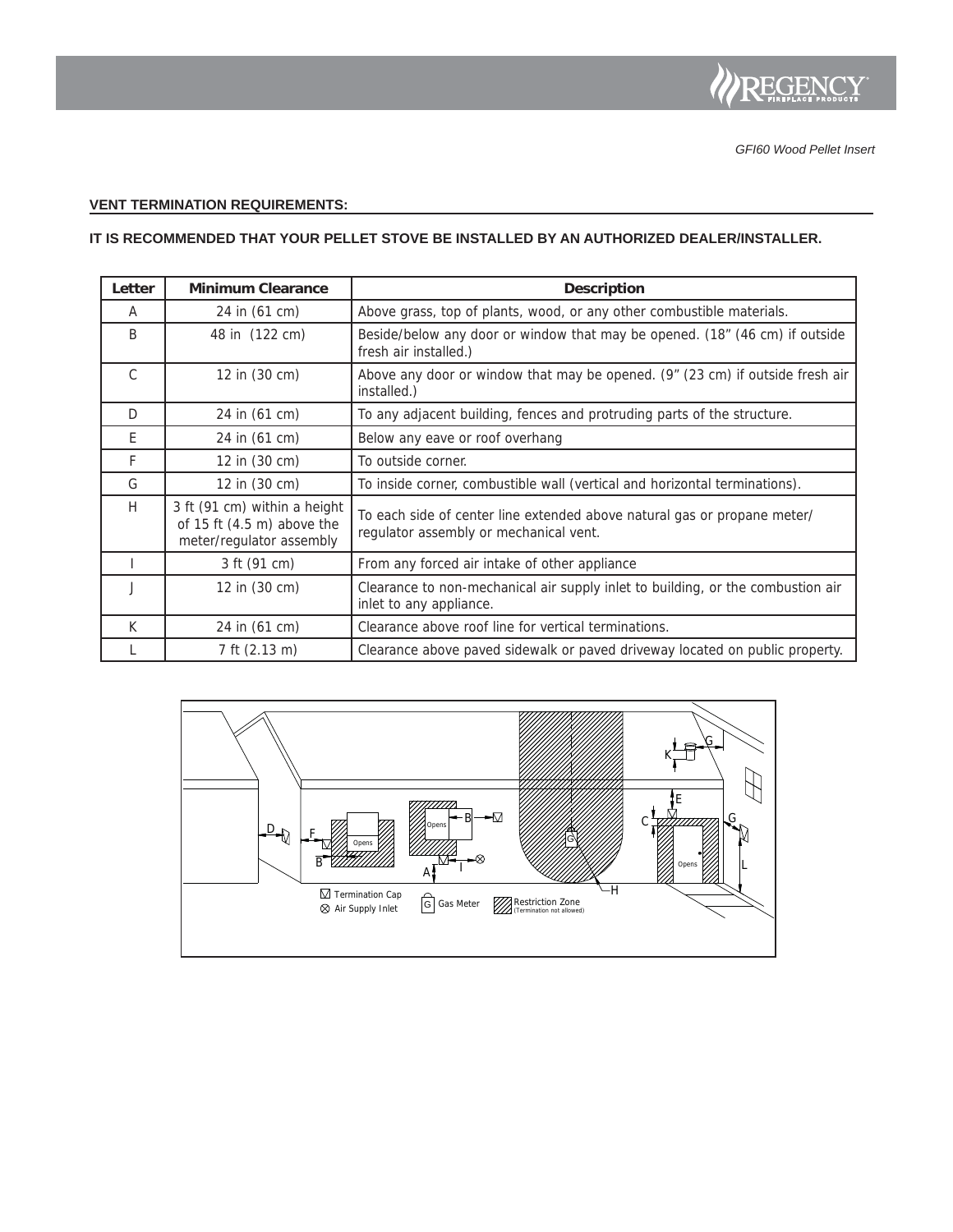

*GFI60 Wood Pellet Insert*

# **OUTSIDE FRESH AIR CONNECTION**

**Outside fresh air is mandatory when installing this unit in airtight homes and mobile homes.**

#### **A Fresh-air intake is strongly recommended for all installations**.

Failure to install intake air may result in improper combustion as well as the unit smoking during power failures.

When connecting to an outside fresh air source, do not use plastic or combustible pipe. A 2" minimum (51 mm) ID (inside diameter) steel, aluminum or copper pipe should be used. It is recommended, when you are installing a fresh air system, to keep the number of bends in the pipe to a minimum.



### **MASONRY FIREPLACE INSERT INSTALLATION**



#### **RECOMMENDED - THROUGH WALL WITH VERTICAL RISE AND HORIZONTAL TERMINATION INSTALLATION**

**NOTE** - This venting configuration is only for use with the Built-In installation.